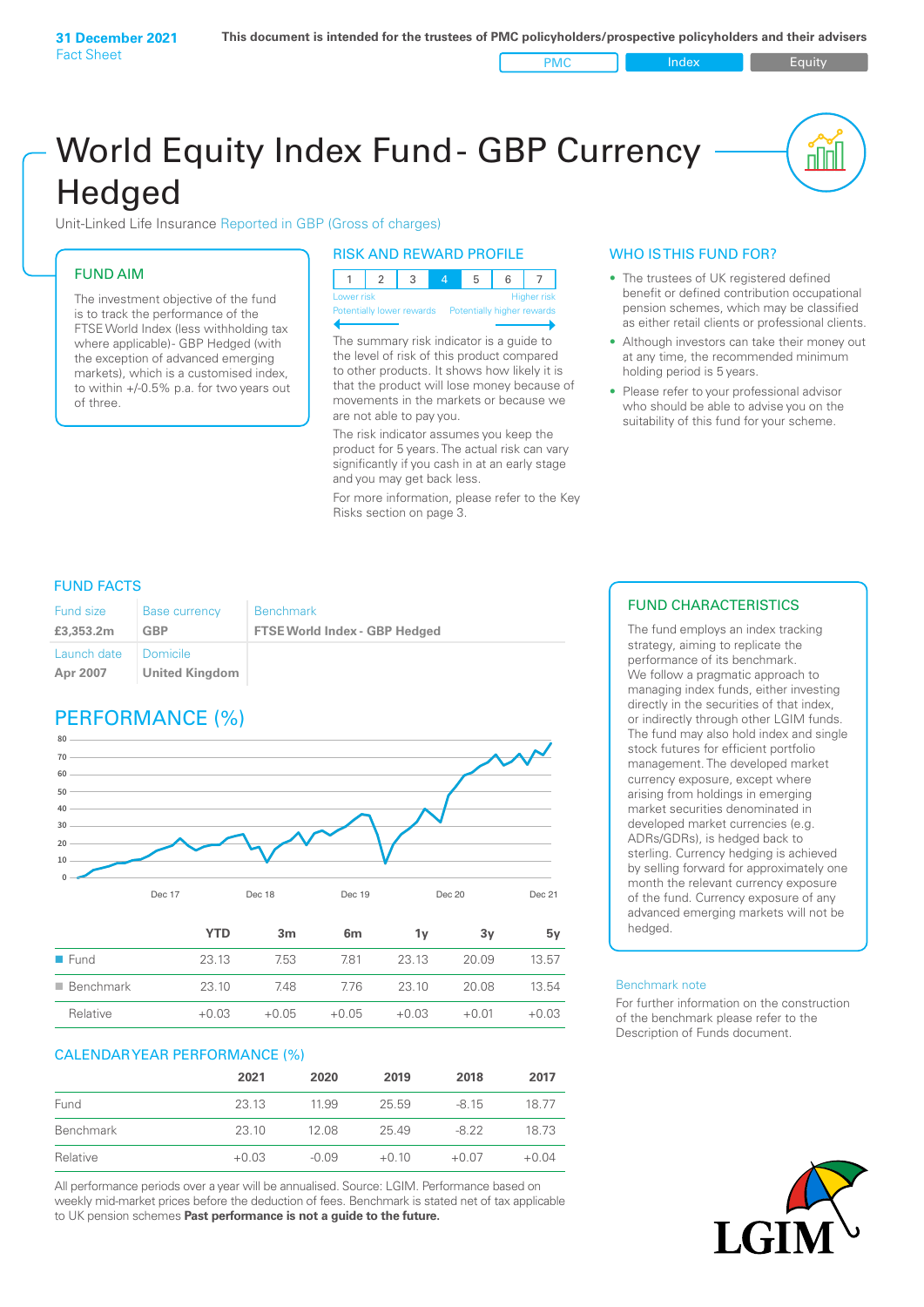### World Equity Index Fund - GBP Currency Hedged

Unit-Linked Life Insurance Reported in GBP (Gross of charges)

### PORTFOLIO BREAKDOWN

All data source LGIM unless otherwise stated. Totals may not sum due to rounding. In order to minimise transaction costs, the Fund will not always own all the assets that constitute the index and on occasion it will own assets that are not in the index. The number of fund holdings can differ from the index due to corporate events and proxy holdings.



### SECTOR (%)

| ■ Technology               | 24.9 |
|----------------------------|------|
| Consumer Discretionary     | 15.0 |
| $\blacksquare$ Industrials | 13.4 |
| $\blacksquare$ Financials  | 13.2 |
| $\blacksquare$ Health Care | 11.8 |
| ■ Consumer Staples         | 6.0  |
| ■ Basic Materials          | 3.6  |
| ■ Energy                   | 3.3  |
| Telecommunications         | 3.1  |
| $\Box$ Other               | 5.8  |
|                            |      |

## MARKET CAPITALISATION (%) TOP 10 HOLDINGS (%)

| $\blacksquare$ Large | 81.9 |
|----------------------|------|
| $\blacksquare$ Mid   | 18.1 |

■ Top 10 holdings 17.8% Rest of portfolio 82.2% No. of holdings in fund 2,713 No. of holdings in index 2,666

| Apple                                     | 42  |
|-------------------------------------------|-----|
| Microsoft                                 | 3.8 |
| Amazon.Com                                | 2.2 |
| Alphabet A                                | 13  |
| Tesla                                     | 13  |
| Alphabet C                                | 12  |
| Meta Platforms A                          | 12  |
| <b>NVIDIA</b>                             | 11  |
| Taiwan Semiconductor Manufacturing Co 0.8 |     |
| Unitedhealth Group                        |     |
|                                           |     |

### COUNTRY (%)

|   | <b>United States</b> | 64.3 |  |
|---|----------------------|------|--|
|   | Japan                | 6.7  |  |
| 4 | United Kingdom       | 4.1  |  |
|   | France               | 3.0  |  |
|   | Canada               | 2.7  |  |
| ÷ | Switzerland          | 2.6  |  |
|   | Germany              | 2.4  |  |
|   | Australia            | 2.0  |  |
|   | Taiwan               | 2.0  |  |
|   | : Other              | 10.3 |  |
|   |                      |      |  |



The Index Fund Management team comprises 25 fund managers, supported by two analysts. Management oversight is provided by the Global Head of Index Funds. The team has average industry experience of 15 years, of which seven years has been at LGIM, and is focused on achieving the equally important objectives of close tracking and maximising returns.